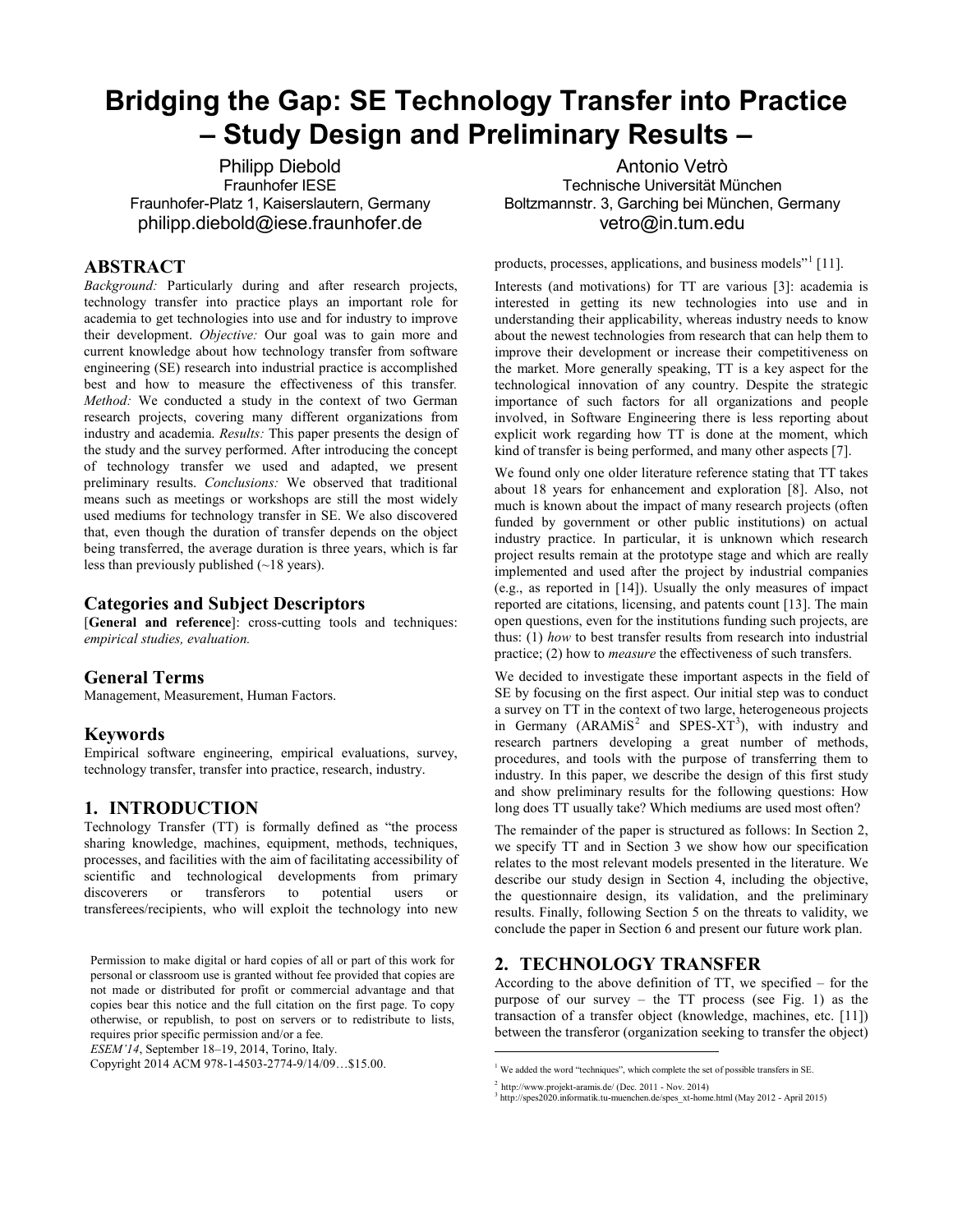and the transferee (organization receiving the transfer object) over a medium (e.g., guidelines). This specification was included in the survey with the intention to establish a common understanding of TT for all participants. For this reason, we decided to simplify some things. In particular, we assumed that:



**Figure 1. Specification of the Technology Transfer process**

(1) TT is a unidirectional activity from the transferor to the transferee and (2) is not mediated by further actors between the transferor and the transferee. TT is indeed a very complex phenomenon and these assumptions are not always valid in common academia-industry collaborations. For instance, in an evolutionary mediated schema [\[1\],](#page-3-3) transfer is done through continuous feedback cycles between transferors, mediators (brokers), and transferees. Although adherence to strong assumptions might limit the scope of validity, the context of this survey allowed us to safely approximate the transfer in ARAMIS and SPES-XT with such a concept.

#### **3. RELATED WORK**

We defined our own TT concept (Section 2) with the intention of reducing complexity in order to avoid discouraging participants. Still, by construction it adheres to a well-known definition of TT [\[11\]](#page-3-0) and was carefully aligned with models found in the literature. Given the importance of the specification for the design and operation of the survey, we report how our specification is related to the most relevant TT models in the literature.

We first take a look at cross-disciplinary models. Reisman [\[9\]](#page-3-4) developed a taxonomy that takes into account four elements: *actors*, *transaction types*, *motivations* and *disciplines/professions*. From both the terminology and the conceptual point of view, our specification adheres completely to the type of actors defined by Reisman. For the motivations we included a specific question for tracking them (Section [4.1\)](#page-1-0). Finally we did not specify the discipline since we are focused only on SE, and we do not look at transaction types, but directly at related mediums.

Bozeman [\[3\]](#page-3-5) built a comprehensive model of TT to support the study of TT impact and effectiveness, which is very interesting for the follow-up of this survey. Bozeman's model has two actors, with the following mapping: *transfer agent (transferor)* and *transfer recipient (transferee)*. Our characterization of the mediums is more fine-grained and comprehensive, as the mediums are one of our main goals (Section 4). The transfer object is presented in more detail in our specification than in [\[3\].](#page-3-5) The final element is the demand environment, which corresponds to the motivation o[f \[9\]](#page-3-4) and is traced in a question (Sectio[n 4.1\)](#page-1-0).

Looking specifically at SE, the model presented by Rombach and Achatz [\[10\]](#page-3-6) is organized in steps and is related to a specific collaboration with an industrial partner. We took into account its static attributes, i.e., the characterization of the *invention user* (transferee) and the *invention provider* (transferor), the transfer object, and transfer medium.

<span id="page-1-1"></span>Gorschek et al. [\[5\]](#page-3-7) also propose a TT model for SE and sketched a 7-step process. Although this process is certainly a reference for

our execution of TT in the follow-up study, it does not provide the static elements we need to characterize TT and reach our goals.

Even though many different TT models exist, almost none offers data about its application. Our intention and main contribution is to characterize our simplified TT concepts with data.

## **4. STUDY DESIGN**

This section focuses on the design of the study, especially its objective, the final questionnaire design, and its validation. The last part contains preliminary results with a discussion.

**Study Object.** TT in SE is the object of our study, due to its importance for research as well as industry.

**Study Goals.** First, we want to gain deeper insights into how TT is performed at the moment (SG1). Second, we are interested in which transfer mediums (SG2) are used in the transaction: A former stud[y \[4\]](#page-3-8) reported that very few works address this specific part of TT. Last, future improvements (SG3) in this area are of huge importance for us as researchers to help industry. Formally, the different goals of this empirical study were to:

*Characterize the TT of SE objects with respect to the current state of the practice (SG1), the transfer mediums used (SG2), and improvements or future transfer trends (SG3) from the industry and researcher perspective within the software engineering domain.*

How these three study goals are implemented and related to the specific questions in the questionnaire will be explained in the next section, especially in the "Transfer into practice" part.

## <span id="page-1-0"></span>**4.1 Questionnaire Design**

Due to space reasons we describe only the structure of the questionnaire and the rational of the specific aspects investigated. The full questionnaire and implementation details – such as style of the questions (open/closed, answer options) – are online<sup>[4](#page-1-1)</sup>.

The structure starts with an explanation of the purpose and context of the study. Afterwards, the demographical aspects are collected. Then the TT definition (see Section 1) and the simplified concept are given (see Section 2) to ensure that all participants have the same level of knowledge. The TT-related questions are separated into three parts in accordance with our study goals: (SG1) the current state of TT, (SG2) the assessment of different transfer mediums, and (SG3) improvements. How these parts are further subdivided and implemented in questions will be explained in the following.

**Demographical aspects.** For this part, we mainly tailored the validated demographic questions of [\[4\].](#page-3-8) Only the *organization type* was specified in more detail, similar to [\[10\],](#page-3-6) in order to distinguish between research and applied research (e.g., Fraunhofer IESE) as well as between organizations' research units and their business units (BU). In addition, the *degree of education* as well as *previous work in industry or academia* (academia includes universities and research institutes) were important as variation factors for future analysis of the data.

**Transfer into practice.** We first checked who is currently performing TT and in which role (transferor (TR), transferee (TE), or both (TR/TE)). Thus, only specific groups needed to answer different parts:

1

<sup>4</sup> The full questionnaire is available at: http://www4.in.tum.de/~vetro/esem2014/esem2014-TT.zip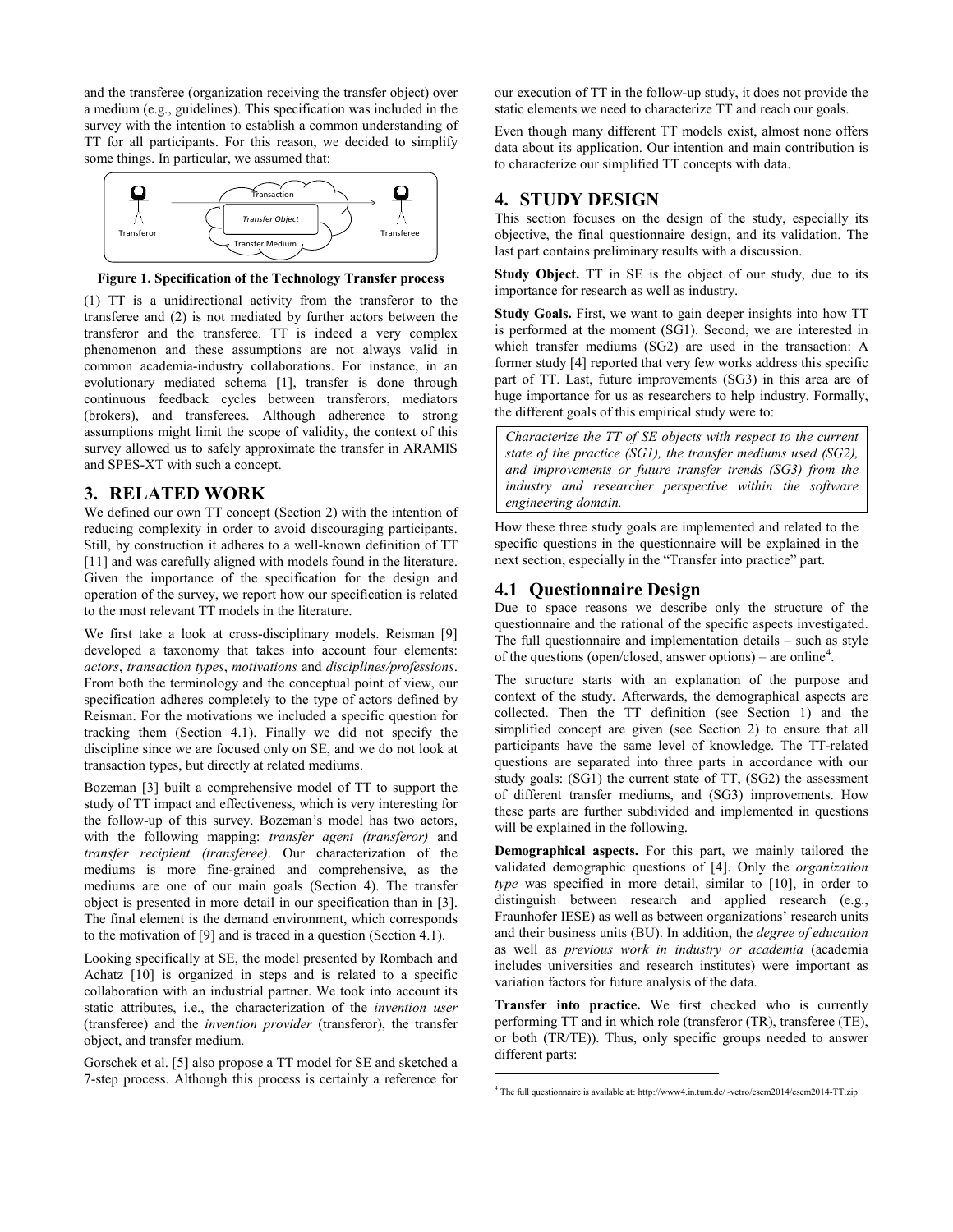- SG1 Current state: TR/TE, currently performing TT
- SG2 Medium assessment: TR/TE, currently performing TT
- SG3 Improvements: TE

*SG1 - Current state:* We are interested in assessing the current state of five different aspects: (1) the motivations behind TT, following the classification of [\[9\]:](#page-3-4) *social*, *economic*, *operational*, *strategic*, *global,* or *personal factors* (we provided the possibility to indicate an additional one); (2) the type of transfer objects from the list provided by the adapted definition of  $[11]$ ; (3) the transfer process description, which was an open question; (4) time: average duration and frequency of a TT transaction and the related perception/opinion of the actors involved; (5) origin/trigger of ideas for TT (TE, possible options: research; competitors; other companies; consulting company; own company).

*SG2 - Medium assessment:* We created a broad classification of mediums and asked the participants to indicate on a 5-point scale of frequency how often they were using them. In a subsequent question, we also asked which transfer mediums they believed to be best for which specific transfer objects.

The mediums were classified following a literature analysis, using comprehensive taxonomies previously published (e.g., [\[3\]](#page-3-5) [\[9\]\)](#page-3-4) and brainstorming sessions in our respective affiliations. We collected 98 types of mediums from eight publications and two brainstorming sessions, reducing them to 64 after a duplication analysis. Due to this large number and the need for commonly understood terms, we ended up with a two-layer classification schema [\(Table 1\)](#page-2-0) using the TT models collected by Pfleeger [\[7\]](#page-3-1) (from [\[2\]\)](#page-3-9) and expanding them where no match was possible. The rule mode[l \[12\]](#page-3-10) (which is transversal and simply means that TT is enforced), the organizational model (e.g., company acquisitions), and the "informal cooperation" from the cooperative model were excluded because of our scope. It was important for us to include guidelines, as this is the medium being used and improved in the projects [\[6\].](#page-3-11)

<span id="page-2-0"></span>

| Models (1 <sup>st</sup> layer)           | $2nd$ layer                  |
|------------------------------------------|------------------------------|
| People-mover model [2]                   | Personal exchange            |
| Communication model<br>$\lceil 2 \rceil$ | Publications                 |
|                                          | Internet resources           |
|                                          | Conferences, workshops, etc. |
|                                          | Guidelines                   |
| Vendor model [2]                         | Consultancy                  |
| On-the-shelf model [2]                   | Software, systems, and tool  |
|                                          | Standards                    |
| Cooperative model                        | Co-working                   |
|                                          | Licensing                    |
|                                          | Research cooperation         |
| Educational model                        | Educational programs         |

**Table 1. Medium classification**

*SG3 - Improvements:* In this questionnaire section, we collected indicators for improving TT in the continuation of the projects and in general. The main focus was on the goals for TT. We asked this in an open question for two reasons: (1) to check whether goals are the same as motivations; (2) to understand how to do measurements in follow-up projects regarding these goals.

### **4.2 Design Validation**

Peer reviews. Two researchers with experience in transfer projects and empirical investigations reviewed the questionnaire draft in terms of understandability, completeness, and project relevance. Afterwards, we discussed anything ambiguous, missing, or unnecessary with them. The implemented online questionnaire was assessed for consistency to verify the correct configuration of filters and hiding conditions.

**Pilot tests**. A pilot test was then performed with several researchers. Here, we identified the risk that the long definition of TT might encourage some participants to abort the survey.

## **4.3 Preliminary Results and Discussion**

Here we provide some preliminary results on time to transfer (SG1) and mediums used (SG2), including improvements (SG3). We use the median (*Mdn*) and partly the mode as a measure of central tendency, and interquartile range (*IQ*) for dispersion. The demographical aspects are given to get an idea of the respondents. They are not used for further variation analysis here.

**Demographical aspects.** From the 41 organizations (26 industry, 15 academia) participating in at least one of the research projects, we had 45 participants for the survey, but the dropout rate was 51%, mainly in the introduction and current state sections. For the preliminary results, we decided to use only the 22 participants who completed the survey. Most of the respondents work in large organizations. Almost 70% (*n=15*) reported to be part of an organization with more than 500 employees; 20% (*n=4*) belong to organizations with 50 to 250 employees. About 60% of the organizations  $(n=14)$  are from industry and half of them belong to their research units. The remaining 40% (*n=8*) are academic. Participants come from different domains: automotive (*n=6*), automation (*n=5*), railway, avionics, and tools (each *n=3*). The distribution of TT role is imbalanced: 13 TR, 2 TE, and 7 both.

**Time for transfer.** 20 of all responding participants answered the question about how long TT takes on average at the moment. Of the 19 participants with real answers ( $I$  don't know:  $n=1$ ), 58% think that TT takes years  $(n=11)$ : with a range from one to ten years. The answer of most participants (*Mode=1*) was one year, although the median of years was three  $(IQ=2.5)$  similar to the average, which is nearly three (2.93). The other participants answering with numbers stated months (*n=3*) or weeks (*n=2*). Since five participants think that it depends on the object being transferred, this could be an important variation factor.

Compared to Redwine and Riddle [\[8\],](#page-3-2) our results show that the time for TT has decreased a lot in recent years, from around 18 years to an average of three years (one outlier with 10 years). Nonetheless, the results of the question whether the time should be shorter, longer or is fine showed that there is further improvement potential for the duration of TT. Of the 14 participants (*I don't know: n=6*), 57% think the duration is fine  $(n=8)$ , 38% think it should be shorter  $(n=5)$ . This also confirms our overall improvement idea of shortening TT duration using all possible TT-related aspects, e.g., the most appropriate medium.

**Mediums**. [Figure 2](#page-3-12) represents the distributions of all answers for the currently used mediums, with participants indicating the frequency of TT on a 5-point scale. The most frequently used transfers are workshop and meetings (*Mode=4, Mdn=4, IQ=0*), and personnel exchanges (*Mode=4, Mdn=4, IQ=1)*. Less common are educational programs (*Mode=2, Mdn=2, IQ=1*) and licenses/standards (*Mode=1*, *Mdn=2, IQ=1.25*). It is interesting